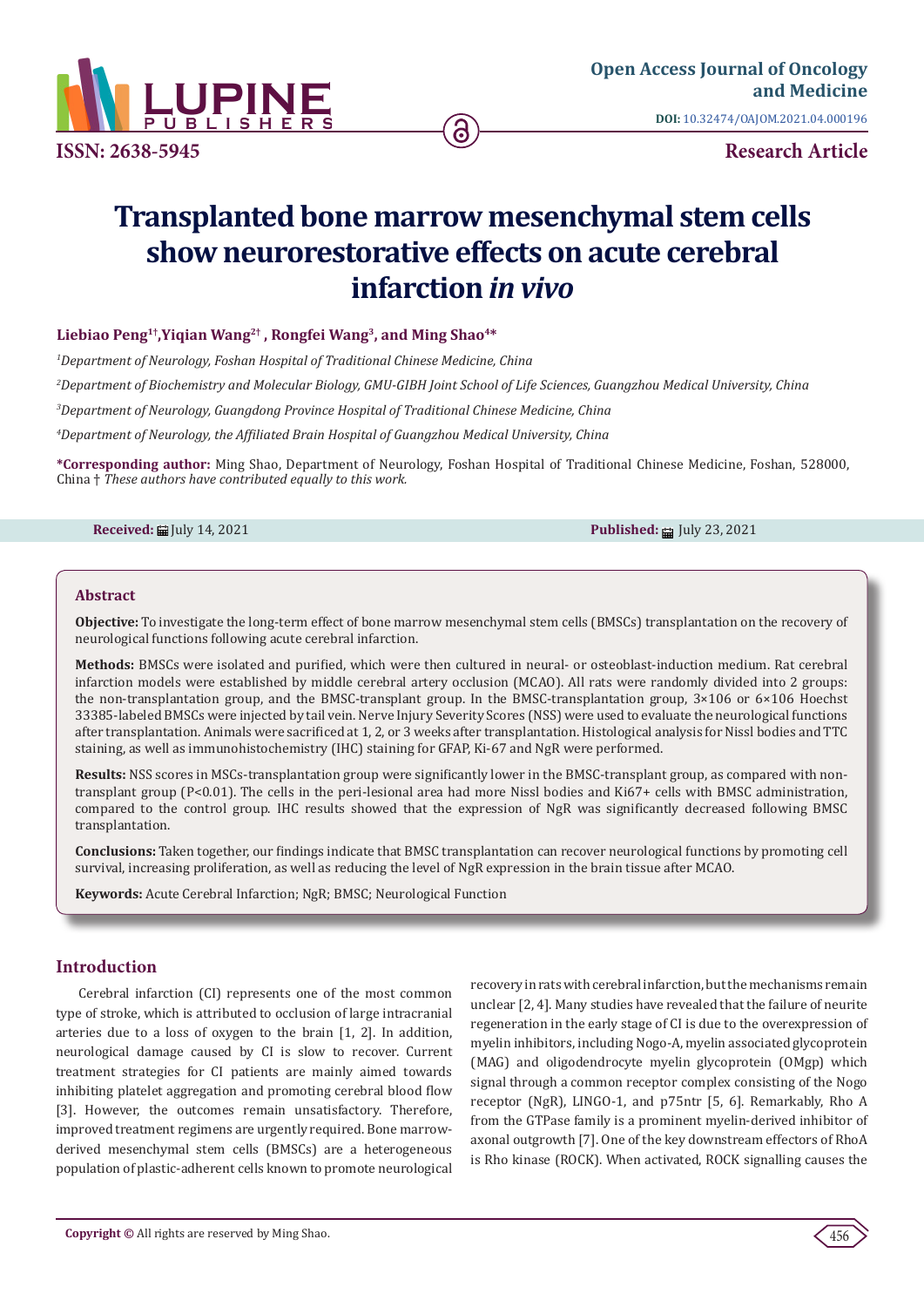phosphorylation of several downstream targets, regulating cell survival, apoptosis, as well as endocytic trafficking [8, 9]. Upon binding to NgR, Nogo-A activates RhoA-ROCK signalling, which further leads to neurodegeneration in the central nervous system (CNS) [10]. Therefore, targeting Nogo-A has the potential to promote neurite outgrowth and recovery after CI injury.

Recent studies have shown that BMSCs may promote functional recovery of various CNS diseases [11]. Using animal models with CI, BMSC transplantation greatly decreased apoptosis and increased survival of nerve cell [12, 13]. More importantly, BMSCs can produce neurotrophic or growth factors to induce revascularization and enhance the repair of injured cells [14, 15]. A recent study using an in vitro model of spinal cord injury (SCI) revealed that BMSC transplantation significantly enhanced spinal motor neurite outgrowth over Nogo-A repelled spinal neuronal adhesion [16]. In an earlier study using retired breeder rats with stroke, BMSC transplantation led to a reduction of axonal loss and an increase of synaptophysin expression, underlying the therapeutic effects on ischemic brain tissue mediated by BMSCs [17]. However, it remains unclear how BMSCs provide therapeutic benefits in treating CI. In the present study, using a rat model with CI, we aim to investigate the therapeutic effects of BMSC transplantation on neural functional recovery and NgR expression in the brain tissue, especially the longterm effect, which could provide new insights into the treatment for CI patients.

# **Materials and Methods**

#### **Animal study**

A total of 92 SPF Sprague Dawley (SD) rats weighing from 250 to 300 g were provided by the Guangdong Experimental Animal Center (Certificate No. SCXK (Ao)2008-0002) and housed in the SPF laboratory in the Zhongshan School of Medicine of Sun Yat-Sen University (certificate No. SYXK (ao) 2007-0081). This study was approved by the Animal Protection Committee of Sun Yat-Sen University.

#### **Isolation, culture and identification of BMSCs**

After rats were sacrificed, femurs were collected, and the femoral bone marrow cavity was washed repeatedly with DMEM/ F12. The cells were centrifuged and resuspended in DMEM/F12 with 10% fetal bovine serum (FBS). All cells were grown at 37 °C and 5%  $CO_{2}$ . After 72 h of incubation, the medium was changed and replaced every 2 or 3 days thereafter. When cells reached 80% confluence, they were subcultured at a ratio of 1:3 with trypsin. BMSCs at passage 3 were used as indicated for all experiments.

For identification of BMSCs, the cells were incubated with FITC conjugated anti-CD29 and anti-CD34, as well as PE conjugated anti- $CD13$ . At least 1 x  $10<sup>5</sup>$  cells were acquired and analyzed by flow cytometry.

#### **MCAO rat model preparation**

The middle cerebral artery occlusion (MCAO) was developed using a modified method as previously described [18, 19]. Briefly, the rats were anesthetized with 1% pentobarbital sodium (50 mg/ kg body weight) via intraperitoneal injection, the right middle cerebral artery (MCA) was isolated and electrocoagulated for occlusion. After surgery, rats were returned to standard housing conditions.

#### **BMSC labelling and transplantation**

1 day after the creation of the MCAO model, approximately 3×106 BMSCs were digested and resuspended in serum-free DMEM/ F12. Then Hoechst 33258 was added to make a final concentration of 10  $\mu$ g/L. After being incubated for 15 min in a CO<sub>2</sub> incubator, cells were washed 5 times in PBS to wash away unincorporated dye. Finally,  $3\times10^{6}$  or  $6\times10^{6}$  BMSCs were resuspended in 1 ml PBS, and injected into the rats via the tail vein.

#### **Neurological function evaluation**

The neurological functions were assessed by neurological severity score (NSS) at 1, 2, and 3 weeks after transplantation with a score range of 0-18. The NSS includes motor coordination, sensory, reflex tasks, and balance tests. Higher scores indicated severer neurological dysfunction.

#### **Histological and immunohistochemical assessment**

Rats were anesthetized by intraperitoneal injection with 1% pentobarbital sodium (50 mg/kg body weight) and decapitated. Then, the brains of the rats in each group were harvested, kept at -20°C for 20 min, and cut into 3-μm-thick frozen sections. Hoechstlabelled BMSCs were detected by immunofluorescence staining. For TTC staining, the brain sections were covered with 1% TTC and incubated at 37°C for 30 min after which the sections were fixed with 4% paraformaldehyde for 24h before analysis. For Alizarin red staining, the cultured cells were fixed with 95% ethanol for 30 min and stained with Alizarin Red Solution for 30 min at 37°C before analysis.

For immunohistochemistry analysis, brain sections were placed into paraformaldehyde (10%) overnight and were then embedded into paraffin. Paraffin sections were cut at a thickness of 3 μm. Antibody against NgR was diluted (1:400, Chemicon) in blocking buffer with biotin overnight, followed by biotinylated anti-rat secondary antibody in blocking buffer for 30 minutes at 37°C. Staining was visualized by DAB substrate kit. Anti-GFAP (Chemicon) was used at a dilution of 1:600 overnight followed by anti-rat/rabbit IgG polyclonal antibody (Dako), and DAB staining. Anti-NF and anti-NSE (Abcam) were used at a dilution of 1:100 for 60 minutes at 37°C, followed by anti-rat/rabbit IgG polyclonal antibody (Dako), and DAB staining.

#### **Statistical analysis**

SPSS13.0 was used for statistical analysis. Data were expressed as the mean ± standard deviation (SD). One-way analysis of variance (ANOVA) was used for comparisons among multiple experimental conditions. The student's t-test was used for comparison between two groups. *P*<0.05 was considered statistically significant.

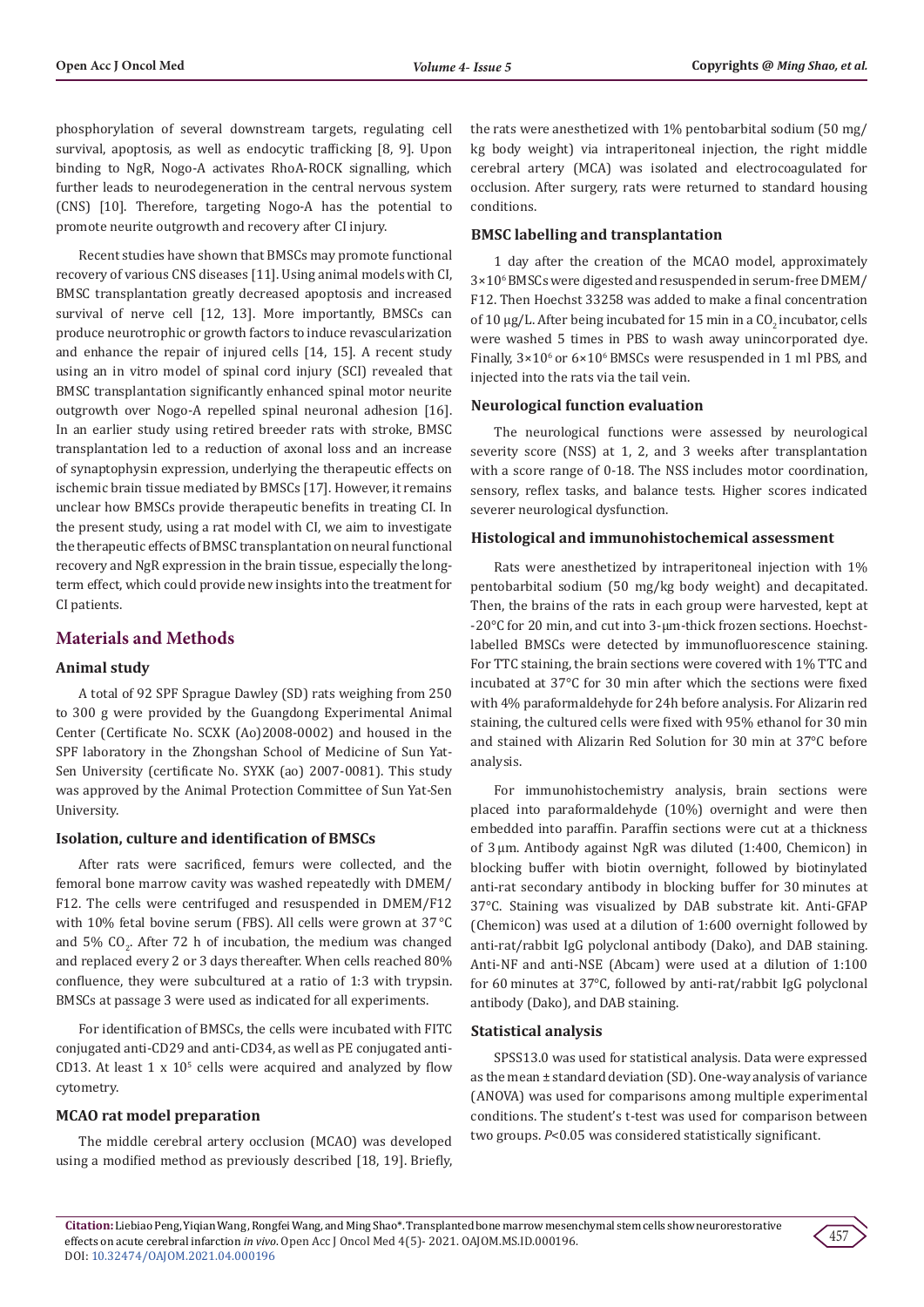# **Results**

# **Characterization of BMSCs**

Primary MSCs isolated from the BM were cultured in flasks. At the initial stage, the cells displayed different morphologies under the microscope. The medium was replaced every 2 to 3 days. On culture days 7 and 8, the cell shape became uniform, and the long fusiform cells were the major cells (80% to 90%). After that, the cells were sub-cultured once every 3 to 4 days. By the 3rd passage, most of the cells were long, spindle-shaped and grow adherently, showing a high nucleus-plasma ratio. By the  $15<sup>th</sup>$  passage, chrysanthemumshaped clusters of cells were observed (Figure 1A). In addition, flow cytometry analysis revealed that the mesenchymal cell markers CD29 and CD13 were highly expressed, but the cells were negative for the hematopoietic cell marker CD34 (Figure. 1B). To examine the differentiation potential of the isolated BMSCs, passage 3 (P3)

of BMSCs were divided into 2 groups: neural cell-induced group and osteoblast-induced group. 1h after being cultured in neural cell induction medium, the cells were small, round or oval in shape. After 5 h, cells had a homogenous, bipolar or multipolar morphology similar to neural cells (Figure 1C). In addition, cells were positive for both neuron-specific enolase (NSE) and neurofilament (NF), which were specific biomarkers of neurons (Figure 1D-E). By analysing cells cultured in osteoblast induction medium, we found that the monolayer became full after 4-5 days substantial morphological change. The cells aggregated and grew in multiple layers without contact inhibition. 3 weeks later, mineralized nodes were found using alizarin red staining under inverted microscope (Figure 1F). Therefore, our results indicate that the cultured cells showed typical BMSC-like morphology and immunophenotype, as well as multi-directional differentiation capability.



**Figure 1:** Identification of BMSCs and examination of the brain tissue damage of in MCAO rats. (A) P3 BMSCs were long, spindle-shaped cells, and P15 BMSCs exerted a shape of chrysanthemum in cluster (x100). (B) Flow cytometry showed that BMSCs expressed CD29 and CD13, while negative for CD34. (C-E) Under microscope, BMSCs adopted a morphology similar to neural cells in neural cell induction medium (x200), as well as positive for NSE (x200) and NF (x400). (F) Alizarin red staining identified mineralized nodes in osteoblast induction medium under inverted microscope (x100). (G) Cerebral infarction detected by TTC staining (n=5). (H) Necrosis was seen in the right cerebral cortex with pale and loose appearance of the ipsilateral striatum. In the contrast, the left cerebral cortex and striatum appear to be intact (x400).

# **Evaluation of infarct damage after MCAO**

At 1 day after MCAO, the rats were euthanized, and the brain tissues were stained with 1% TTC after sectioned. Infarcted tissues stained white while normal brain tissues stained red (Figure1G). Hematoxylin and eosin (H&E) staining showed that there was a cribriform reticular change in the necrotic area of right cerebral cortex with nerve cell necrosis, pyknosis of nucleus, disappearance of the nucleolus, and shrinkage and deformation of cell body. The ipsilateral striatum appeared to be pale and loose. In addition, no

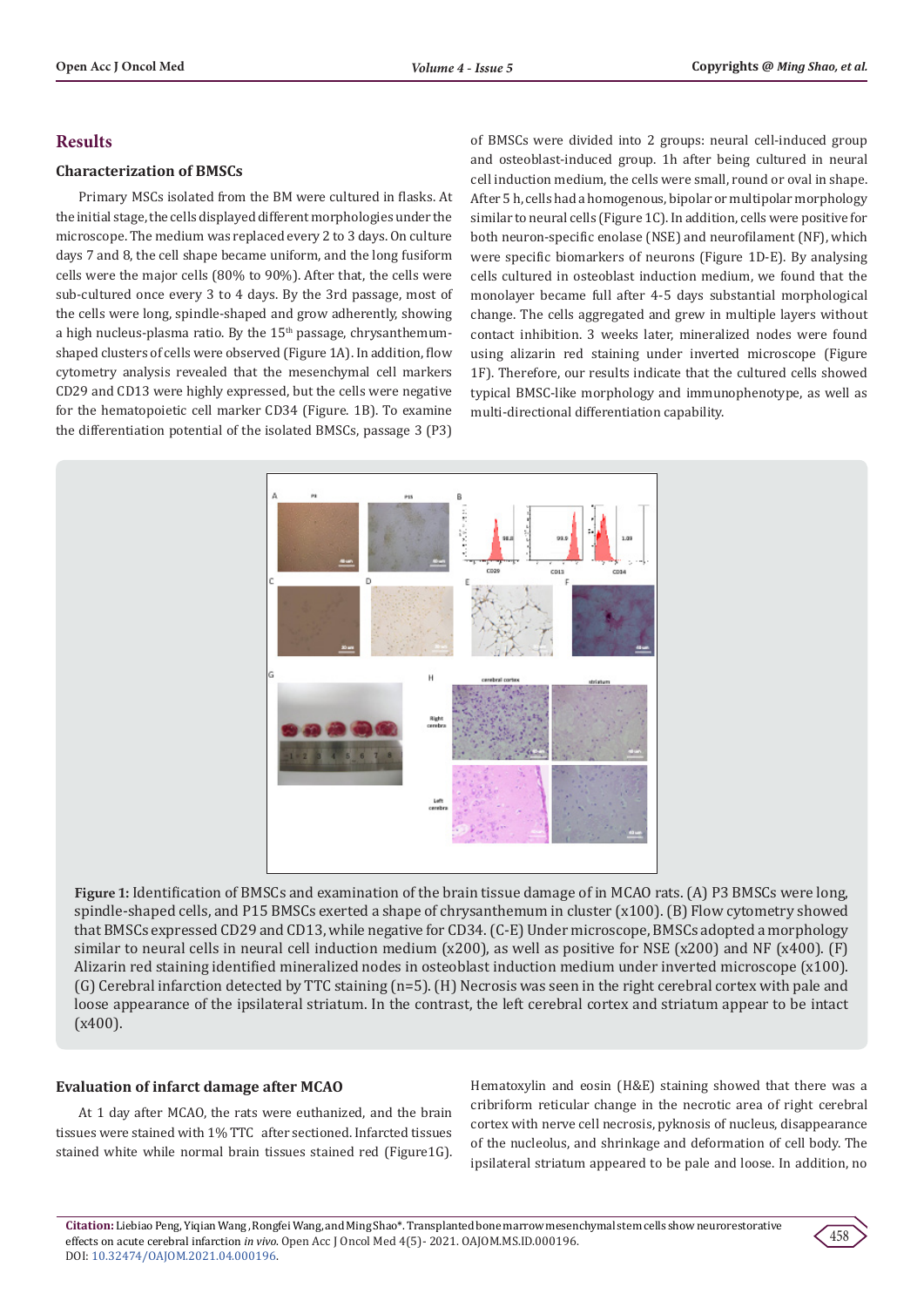abnormalities were found in the left cerebral cortex and striatum (Figure 1H). Thus, observations measured by both TTC and H&E

confirmed the histological damages and a structural lesion by 24 h after MCAO.



#### **BMSCs improved neurological function after acute in vivo**

**Figure 2:** BMSCs improved neurological function by promoting the survival and proliferation of neurons in brain of rats after acute CI. (A) 1 week after transplantation, BMSCs labeled with Hoechst were found in the peri-lesional brain region (x100). (B) NSS results from BMSC-transplant group and non-transplant group at different timepoints as indicated. (C) Comparison of the left forelimb activity between BMSC-transplant and non-transplant groups (n=12 each group). \*P<0.05 vs non-transplant group, n=12 rats per group. (D) Representative Nissl-stained images of brain neurons in the peripheral region (x200). (E) Graphs showing the relative number of nissl bodies in infarction site and contralateral site from each treatment group at the indicated timepoints. \*P<0.05 vs non-transplant group, n=36 rats per group. (F) Representative images showing staining for Ki-67 in the subventricular zone (SVZ)  $(x100)$  and peripheral infarction site  $(x100)$  at 3 weeks. (G) Graph showing the percentage of Ki-67+ cells from each treatment group in the SVZ (n=12 rats per group) and peripheral infarction site (n=36 rats per group) at the indicated time point. \*P<0.05 vs non-transplant group.

To test whether transplanted BMSCs can successfully home to the ischemic brain in MCAO rats, we stained BMSCs with Hoechst 33258. After 1 week of transplantation, we were able to detect Hoechst-labelled BMSCs in both the ischemic brain (data not shown) and peri-lesion brain region (Figure 2A). To determine whether BMSC transplantation improved recovery of neurological function, NSS test was performed 1,7,14, and 21 days after MCAO. 1 day after MCAO, rats from both non-transplant and BMSC-transplant groups showed similar neurological function. At 1, 2, and 3 weeks after MCAO, the difference between rats transplanted with  $3 \times 10^6$  and 6  $\times$ 106 BMSCs was not statistically significant. However, the NSS scores from either the two BMSC-transplant groups were significantly

lower as compared from the non-transplant group, respectively (Figure 2B). Furthermore, the tail-lift experiment showed that the left forelimb could not be fully erected 3 weeks post-MCAO in the non-transplant group, whereas the left forelimb was fully erected after 2 weeks of MCAO in rats from BMSC-transplanted group (Figure 2C). Our data suggest that BMSCs significantly reduced the neurological function impairment caused by MCAO. To assess the effect of MCAO on neuronal survival, Nissl staining was performed. Neurons with round and palely stained nuclei would be considered as surviving cells, whereas shrunken cells with pyknotic nuclei were considered as dying cells under the light microscope. The cells from all the three groups showed a trend with an increase in

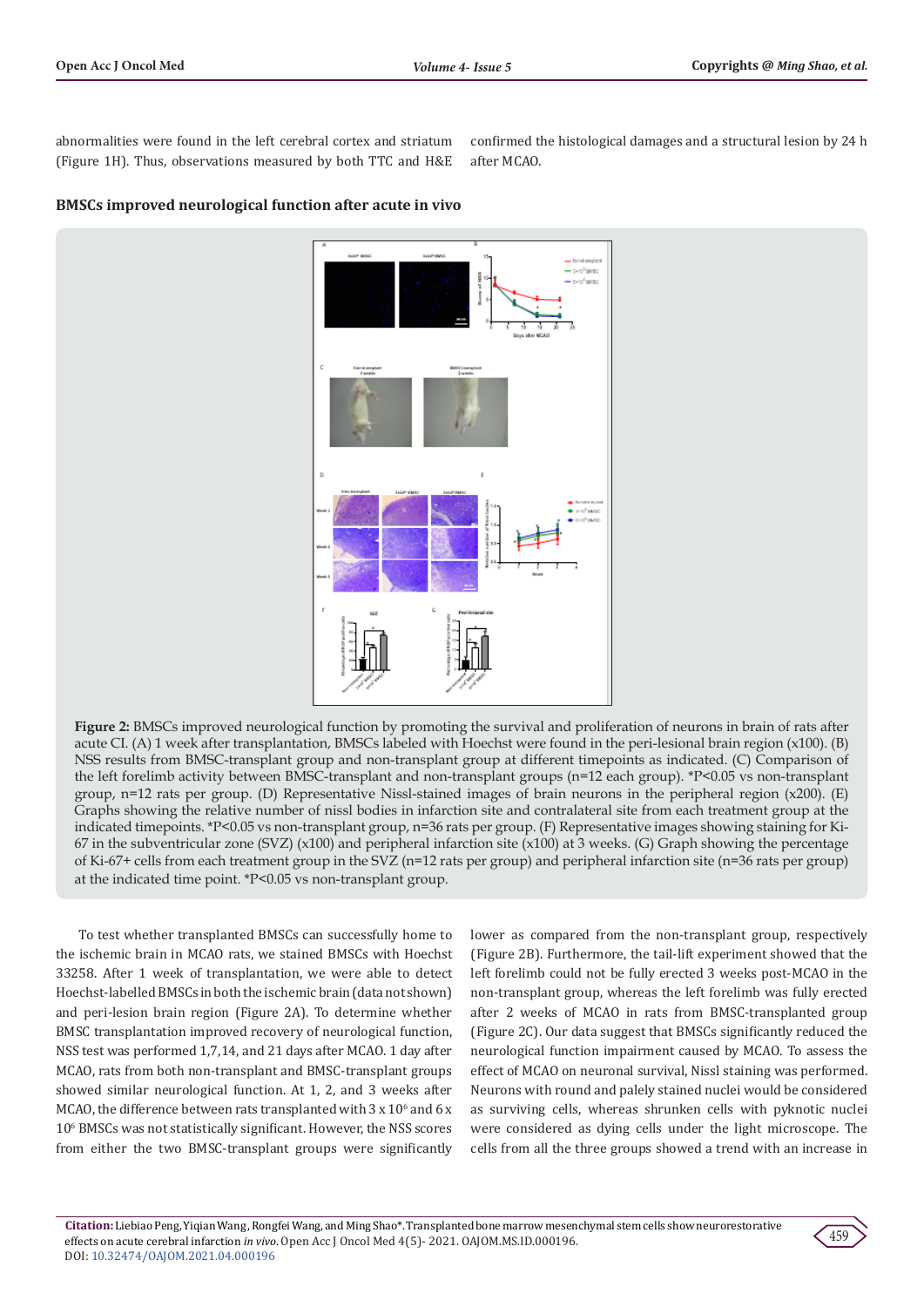the number of nissl bodies in a time-dependent manner. However, compared to the non-transplant group, rats injected with either 3  $\ge 10^3$  or 6 x 10<sup>6</sup> BMSCs have a significant higher number of nissl bodies at the each timepoint (Figure 2D-E). Our work indicates that BMSC transplantation promotes the survival of neuronal cells induced by cerebral infarction.

To examine the effect of BMSC transplantation on neuronal proliferation, Ki67 staining was performed in the subventricular zone (SVZ) or the peripheral infarction site at 3 weeks after transplantation. We found that the percentage of Ki-67-positive cells in both of the two BMSC-transplant group was significantly higher than non-transplant group. In addition, rats transplanted

with 6 x 10<sup>6</sup> BMSCs had more Ki67-positive cells than those with  $3 \times 10^6$  BMSCs (Figure 2F-G). The data indicated that BMSC could promote functional neurological recovery partially through promoting cell proliferation.

To determine if BMSC treatment modified the neuroinflammatory response associated with ischemia, we investigated the activation of astrocytes. The analysis of glial fibrillary acidic protein (GFAP) staining in brain sections at 1, 2, and 3 weeks after transplantation found no significant differences between any groups, indicating there was no obvious astroglial mesenchymal phenotype switching following BMSC transplantation (Supplemental Figure S1).



# **BMSC led to downregulation of NgR expression following MCAO**

As the above results show, BMSCs are able to enhance neurological recovery in different aspects. To further investigate the mechanism, we analyzed the expression of NgR in the primary left motor cortex at 1, 2, and 3 weeks after BMSC transplantation using IHC. We found that the levels of NgR showed a decreasing trend in a time-dependent manner from both non-transplant and BMSC-

transplant groups. Furthermore, the expression of NgR in  $6\times10^{6}$  $MSC$ -transplant group was statistically lower that in  $3\times10^6$  MSCtransplant group (Figure 3.A-B). Similar results were identified in the primary and secondary right motor cortex, as well as insular cortex, showing that the NgR expression tends to be lower in BMSCtransplant rats, as compared to the non-transplant rats. (Figure 3.C-H). Together, our results suggest that BMSC transplantation plays an important role in reducing neurological deficits by downregulating NgR expression.

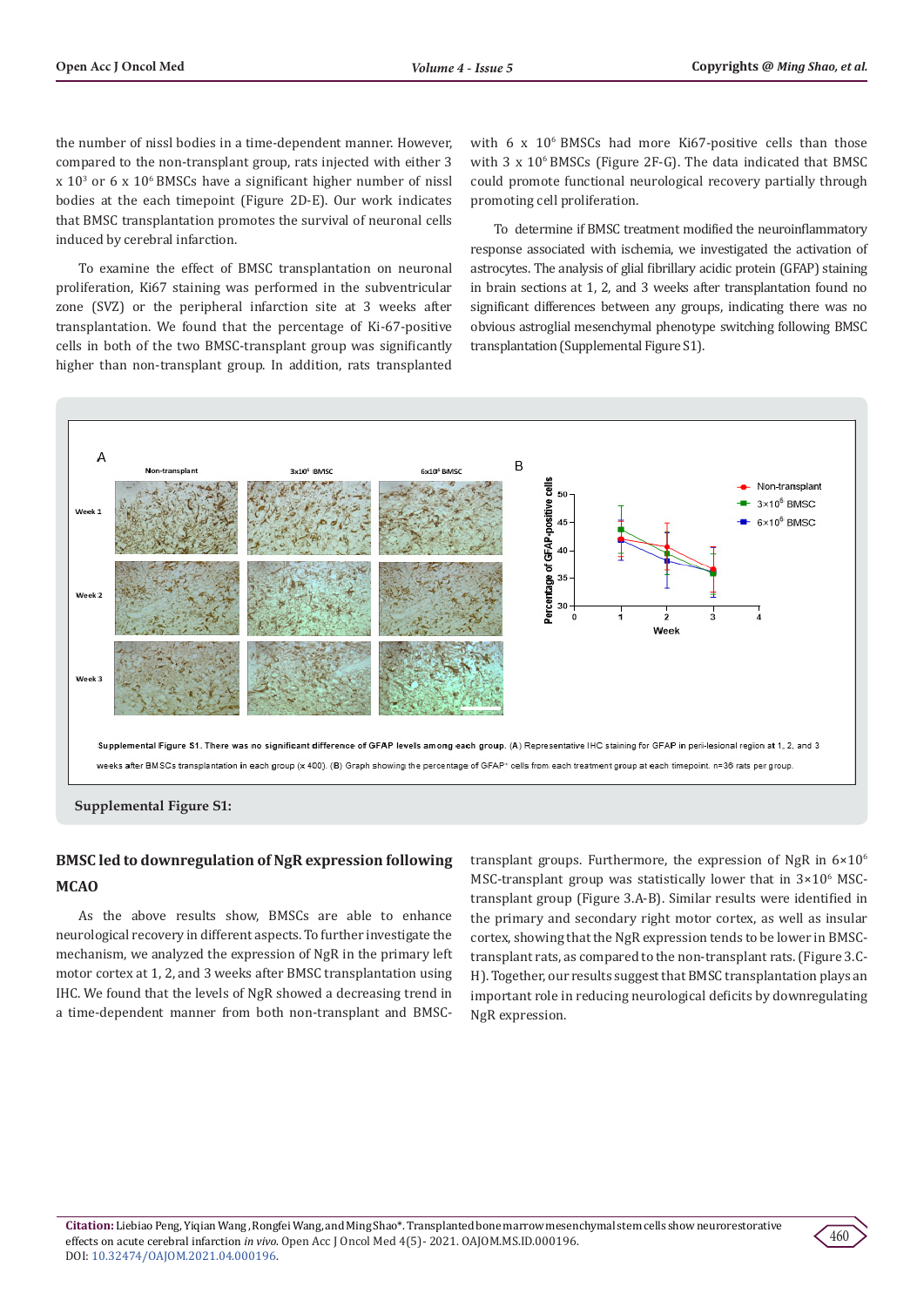

**Figure 3:** BMSC administration decreased NgR level in brain tissues in MCAO rats. (A,C,E,G) Representative IHC staining images for NgR in the primary left motor cortex, the primary and secondary right motor cortex, as well as insular cortex at 1, 2, and 3 weeks in each group (x400). (B,D,G,H) Graph showing the percentage of NgR+ cells from each treatment group in the left motor cortex. \*P<0.05 vs non-transplant group, n=12 rats per group.

# **Discussion**

In this study, we investigated the long-term response following BMSC transplantation using an *in vivo* CI model. We investigated the neuroprotective activities in different treatment groups after 1, 2, and 3 weeks after BMSC transplant. Firstly, we demonstrated that BMSC promoted the functional recovery of neurons. Next, we showed that BMSC prevented the death and promoted proliferation of neurons. Furthermore, we observed that the expression of NgR was downregulated in brain tissue from BMSC-transplant group, as compared to the non-transplant group. These results suggest that BMSCs can promote the restoration of neurological dysfunctions caused by MCAO. It has been assumed that the ability of BMSC to recover neuronal functions is through the secretion of various neurotrophic factors (NTF) such as nerve growth factor, vascular endothelia growth factor and basic fibroblast growth factor [20, 21]. As a prominent myelin-derived inhibitor of axonal outgrowth, Nogo-A has been shown to inhibit the axonal and myelin membranes in different central nervous system (CNS) diseases

[22-24]. In our current study, MSCs downregulated the expression of NgR, the receptor for Nogo-A, around the ischemic focus even at 3 weeks after transplantation, suggesting a long-lasting effect on neurological functional recovery. A previous study reported that the therapeutic effects on ischemic brain tissue after BMSC administration lasted at least for 1 year [17]. Further studies using adult rats with chronic stroke confirmed that anti-Nogo-A immunotherapy restored neuronal function when brain damage has occurred [25, 26]. Therefore, future studies should focus on combining the Nogo-A/NgR inhibitor with traditional drug to achieve a better treatment outcome for CI patients.

Matrix metalloproteinases (MMPs) are zinc-dependent endopeptidases that are able to cleave protein components of the extracellular matrix (EM), as well as involved in signal transduction pathways modulating neurite outgrowth and navigation [27]. As previously described, bone marrow-derive MSCs were found to highly express MMPs, which is associated with myelin inhibition [28-30]. There is evidence that MMP-2 is required for the optimal

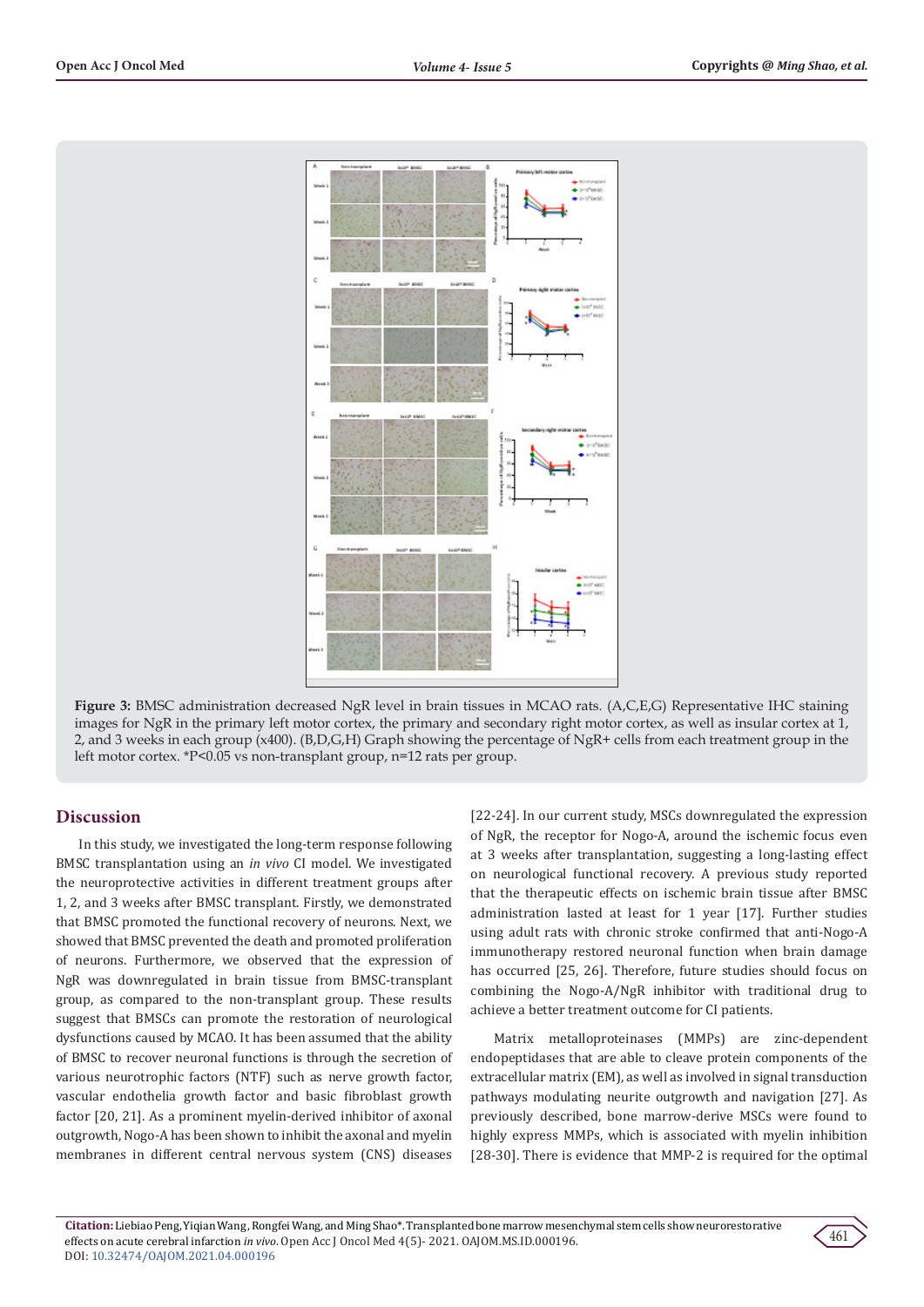axon outgrowth in mouse retinal ganglion cells [31]. Therefore, to further elucidate the mechanism of downregulated NgR expression by BMSC treatment, an important direction of future research will be to examine the possible interaction between NgR expression and MMPs in the context of CI. In summary, we demonstrated that BMSC administration exerted therapeutic effects on infarcted brain tissue based on a long-term study. More specifically, BMSCs promoted cell proliferation and survival in the peri-lesional brain region, as well as reduced the level of NgR expression. Further research studies may need to elucidate the exact molecular mechanisms, which may lead to the development of therapeutic strategies for acute CI patients.

# **Author Contributions**

L.P., R.W., and Y.W. performed experiments and analyzed the data; L.P., Y.W., and M.S. wrote the manuscript. All authors reviewed the manuscript in its final form.

## **Conflicts of Interest**

The authors have no conflicts of interest to declare.

# **Data Available Statement**

The data that support the findings of this study are available from the corresponding author upon reasonable request.

#### **References**

- 1. [Sun W, Li G, Zeng X, Lai Z, Wang M, et al. \(2018\) Clinical and Imaging](https://pubmed.ncbi.nlm.nih.gov/29877196/)  [Characteristics of Cerebral Infarction in Patients with Nonvalvular](https://pubmed.ncbi.nlm.nih.gov/29877196/)  [Atrial Fibrillation Combined with Cerebral Artery Stenosis. Journal of](https://pubmed.ncbi.nlm.nih.gov/29877196/)  [atherosclerosis and thrombosis 25\(8\): 720-732.](https://pubmed.ncbi.nlm.nih.gov/29877196/)
- 2. [Pavlichenko N, Sokolova I, Vijde S, Shvedova E, Alexandrov G, et al.](https://pubmed.ncbi.nlm.nih.gov/18675258/)  [\(2008\) Mesenchymal stem cells transplantation could be beneficial for](https://pubmed.ncbi.nlm.nih.gov/18675258/)  [treatment of experimental ischemic stroke in rats. Brain Res 1233: 203-](https://pubmed.ncbi.nlm.nih.gov/18675258/) [213.](https://pubmed.ncbi.nlm.nih.gov/18675258/)
- 3. [Catanese L, Tarsia J, Fisher M \(2017\) Acute Ischemic Stroke Therapy](https://pubmed.ncbi.nlm.nih.gov/28154103/)  [Overview. Circulation research 120\(3\): 541-558.](https://pubmed.ncbi.nlm.nih.gov/28154103/)
- 4. [Li L, Chu L \(2017\) Preconditioning of bone marrow-derived mesenchymal](https://pubmed.ncbi.nlm.nih.gov/28499457/)  [stromal cells by tetramethylpyrazine enhances cell migration and](https://pubmed.ncbi.nlm.nih.gov/28499457/)  [improves functional recovery after focal cerebral ischemia in rats 8\(1\):](https://pubmed.ncbi.nlm.nih.gov/28499457/)  [112.](https://pubmed.ncbi.nlm.nih.gov/28499457/)
- 5. [Mueller BK, Mack H, Teusch N \(2005\) Rho kinase, a promising drug](https://www.nature.com/articles/nrd1719)  [target for neurological disorders. Nature reviews. Drug discovery 4\(5\):](https://www.nature.com/articles/nrd1719)  [387-398.](https://www.nature.com/articles/nrd1719)
- 6. [Yamashita T, Fujitani M, Yamagishi S, Hata K, Mimura F, \(2005\) Multiple](https://pubmed.ncbi.nlm.nih.gov/16215275/)  [signals regulate axon regeneration through the Nogo receptor complex.](https://pubmed.ncbi.nlm.nih.gov/16215275/)  [Molecular neurobiology 32\(2\): 105-111.](https://pubmed.ncbi.nlm.nih.gov/16215275/)
- 7. [Schwab ME \(2002\) Repairing the injured spinal cord. Science 295\(5557\):](https://pubmed.ncbi.nlm.nih.gov/11834824/)  [1029-1031.](https://pubmed.ncbi.nlm.nih.gov/11834824/)
- 8. [Villar-Cheda B, Dominguez-Meijide A, Joglar B, Rodriguez-Perez AI,](https://www.sciencedirect.com/science/article/abs/pii/S0969996112001398)  [Guerra M J, \(2012\) Involvement of microglial RhoA/Rho-kinase pathway](https://www.sciencedirect.com/science/article/abs/pii/S0969996112001398)  [activation in the dopaminergic neuron death. Role of angiotensin via](https://www.sciencedirect.com/science/article/abs/pii/S0969996112001398)  [angiotensin type 1 receptors. Neurobiology of disease 47\(2\): 268-279.](https://www.sciencedirect.com/science/article/abs/pii/S0969996112001398)
- 9. [Roser AE, Tönges L, Lingor P \(2017\) Modulation of Microglial Activity](https://pubmed.ncbi.nlm.nih.gov/28420986/)  [by Rho-Kinase \(ROCK\) Inhibition as Therapeutic Strategy in Parkinson's](https://pubmed.ncbi.nlm.nih.gov/28420986/)  [Disease and Amyotrophic Lateral Sclerosis. Frontiers in aging](https://pubmed.ncbi.nlm.nih.gov/28420986/)  [neuroscience 9: 94.](https://pubmed.ncbi.nlm.nih.gov/28420986/)
- 10. [Koch JC, Tatenhorst L, Roser AE, Saal KA Tönges, et al. \(2018\) ROCK](https://pubmed.ncbi.nlm.nih.gov/28420986/) [inhibition in models of neurodegeneration and its potential for clinical](https://pubmed.ncbi.nlm.nih.gov/28420986/) [translation. Pharmacology & therapeutics pp. 1-21.](https://pubmed.ncbi.nlm.nih.gov/28420986/)
- 11. [Miyamoto M, Kuroda S, Zhao S, Magota, K, Shichinohe H, et al. \(2013\)](https://pubmed.ncbi.nlm.nih.gov/23204494/) [Bone Marrow Stromal Cell Transplantation Enhances Recovery of](https://pubmed.ncbi.nlm.nih.gov/23204494/) [Local Glucose Metabolism After Cerebral Infarction in Rats: A Serial](https://pubmed.ncbi.nlm.nih.gov/23204494/) [<sup>18</sup>F-FDG PET Study. Journal of Nuclear Medicine 54\(1\):](https://pubmed.ncbi.nlm.nih.gov/23204494/) [145-150.](https://pubmed.ncbi.nlm.nih.gov/23204494/)
- 12. [Zhang Y, Qiu B, Wang J, Yao Y, Wang C, et al. \(2017\) Effects of BDNF-](https://pubmed.ncbi.nlm.nih.gov/27282770/)[Transfected BMSCs on Neural Functional Recovery and Synaptophysin](https://pubmed.ncbi.nlm.nih.gov/27282770/) [Expression in Rats with Cerebral Infarction. Molecular neurobiology](https://pubmed.ncbi.nlm.nih.gov/27282770/) [54:\(5\) 3813-3824.](https://pubmed.ncbi.nlm.nih.gov/27282770/)
- 13. [Shichinohe H, Yamauchi T, Saito H, Houkin K, Kuroda S \(2013\) Bone](https://pubmed.ncbi.nlm.nih.gov/24129484/) [marrow stromal cell transplantation enhances recovery of motor](https://pubmed.ncbi.nlm.nih.gov/24129484/) [function after lacunar stroke in rats. Acta neurobiologiae experimentalis](https://pubmed.ncbi.nlm.nih.gov/24129484/) [73\(3\): 354-363.](https://pubmed.ncbi.nlm.nih.gov/24129484/)
- 14. [Qu R, Li Y, Gao Q, Shen L, Zhang J, et al. \(2007\) Neurotrophic and growth](https://www.ncbi.nlm.nih.gov/pmc/articles/PMC2593420/) [factor gene expression profiling of mouse bone marrow stromal cells](https://www.ncbi.nlm.nih.gov/pmc/articles/PMC2593420/) [induced by ischemic brain extracts. Neuropathology: official journal of](https://www.ncbi.nlm.nih.gov/pmc/articles/PMC2593420/) [the Japanese Society of Neuropathology 27\(4\): 355-363.](https://www.ncbi.nlm.nih.gov/pmc/articles/PMC2593420/)
- 15. [Tokumine J, Sugahara K, Kakinohana O, Marsala M \(2003\) The spinal](https://pubmed.ncbi.nlm.nih.gov/14753442/) [GDNF level is increased after transient spinal cord ischemia in the rat.](https://pubmed.ncbi.nlm.nih.gov/14753442/) [Acta neurochirurgica 86: 231-234.](https://pubmed.ncbi.nlm.nih.gov/14753442/)
- 16. [Wright KT, Uchida K, Bara JJ, Roberts S, El Masri W, et al. \(2014\) Spinal](https://pubmed.ncbi.nlm.nih.gov/24462452/) [motor neurite outgrowth over glial scar inhibitors is enhanced by](https://pubmed.ncbi.nlm.nih.gov/24462452/) [coculture with bone marrow stromal cells. The Spine Journal 14\(8\):](https://pubmed.ncbi.nlm.nih.gov/24462452/) [1722-1733.](https://pubmed.ncbi.nlm.nih.gov/24462452/)
- 17. [Shen LH, Li Y, Chen J, Cui Y, Zhang C, et al. \(2007\) One-year follow-up](https://pubmed.ncbi.nlm.nih.gov/17525391/) [after bone marrow stromal cell treatment in middle-aged female rats](https://pubmed.ncbi.nlm.nih.gov/17525391/) [with stroke. Stroke 38\(7\): 2150-2156.](https://pubmed.ncbi.nlm.nih.gov/17525391/)
- 18. [Bederson JB, Pitts LH, Tsuji M, Nishimura MC, Davis RL \(1986\) Rat middle](https://pubmed.ncbi.nlm.nih.gov/3715945/) [cerebral artery occlusion: evaluation of the model and development of a](https://pubmed.ncbi.nlm.nih.gov/3715945/) [neurologic examination. Stroke 17\(3\): 472-476.](https://pubmed.ncbi.nlm.nih.gov/3715945/)
- 19. [Longa EZ, Weinstein PR, Carlson S, Cummins R \(1989\) Reversible middle](https://pubmed.ncbi.nlm.nih.gov/2643202/) [cerebral artery occlusion without craniectomy in rats. Stroke 20\(1\): 84-](https://pubmed.ncbi.nlm.nih.gov/2643202/) [91.](https://pubmed.ncbi.nlm.nih.gov/2643202/)
- 20. [Crigler L, Robey RC, Asawachaicharn A, Gaupp D, Phinney DG \(2006\)](https://pubmed.ncbi.nlm.nih.gov/16336965/) [Human mesenchymal stem cell subpopulations express a variety of](https://pubmed.ncbi.nlm.nih.gov/16336965/) [neuro-regulatory molecules and promote neuronal cell survival and](https://pubmed.ncbi.nlm.nih.gov/16336965/) [neuritogenesis. Experimental neurology 198\(1\): 54-64.](https://pubmed.ncbi.nlm.nih.gov/16336965/)
- 21. [Wakabayashi K, Nagai A, Sheikh AM, Shiota Y, Narantuya D, et al. \(2010\)](https://pubmed.ncbi.nlm.nih.gov/19885863/) [Transplantation of human mesenchymal stem cells promotes functional](https://pubmed.ncbi.nlm.nih.gov/19885863/) [improvement and increased expression of neurotrophic factors in a rat](https://pubmed.ncbi.nlm.nih.gov/19885863/) [focal cerebral ischemia model. Journal of neuroscience research 88\(5\):](https://pubmed.ncbi.nlm.nih.gov/19885863/) [1017-25.](https://pubmed.ncbi.nlm.nih.gov/19885863/)
- 22. [Li Y, Chen J, Chen XG, Wang L, Gautam SC, et al. \(2002\) Human marrow](https://pubmed.ncbi.nlm.nih.gov/12196642/) [stromal cell therapy for stroke in rat: neurotrophins and functional](https://pubmed.ncbi.nlm.nih.gov/12196642/) [recovery. Neurology 59\(4\): 514-523.](https://pubmed.ncbi.nlm.nih.gov/12196642/)
- 23. [Huber AB, Weinmann O, Brösamle C, Oertle T, Schwab ME, \(2002\)](https://pubmed.ncbi.nlm.nih.gov/11978832/) [Patterns of Nogo mRNA and protein expression in the developing and](https://pubmed.ncbi.nlm.nih.gov/11978832/) [adult rat and after CNS lesions. The Journal of neuroscience : the official](https://pubmed.ncbi.nlm.nih.gov/11978832/) [journal of the Society for Neuroscience 22\(9\): 3553-3567.](https://pubmed.ncbi.nlm.nih.gov/11978832/)
- 24. [Jiang W, Xia F, Han J, Wang J \(2009\) Patterns of Nogo-A, NgR, and RhoA](https://pubmed.ncbi.nlm.nih.gov/19524873/) [expression in the brain tissues of rats with focal cerebral infarction.](https://pubmed.ncbi.nlm.nih.gov/19524873/) [Translational research : the journal of laboratory and clinical medicine](https://pubmed.ncbi.nlm.nih.gov/19524873/) [154\(1\): 40-48.](https://pubmed.ncbi.nlm.nih.gov/19524873/)
- 25. [Tsai SY., Papadopoulos CM, Schwab ME, Kartje GL, \(2011\) Delayed anti](https://pubmed.ncbi.nlm.nih.gov/21088244/)[nogo-a therapy improves function after chronic stroke in adult rats.](https://pubmed.ncbi.nlm.nih.gov/21088244/) [Stroke 42\(1\): 186-190.](https://pubmed.ncbi.nlm.nih.gov/21088244/)